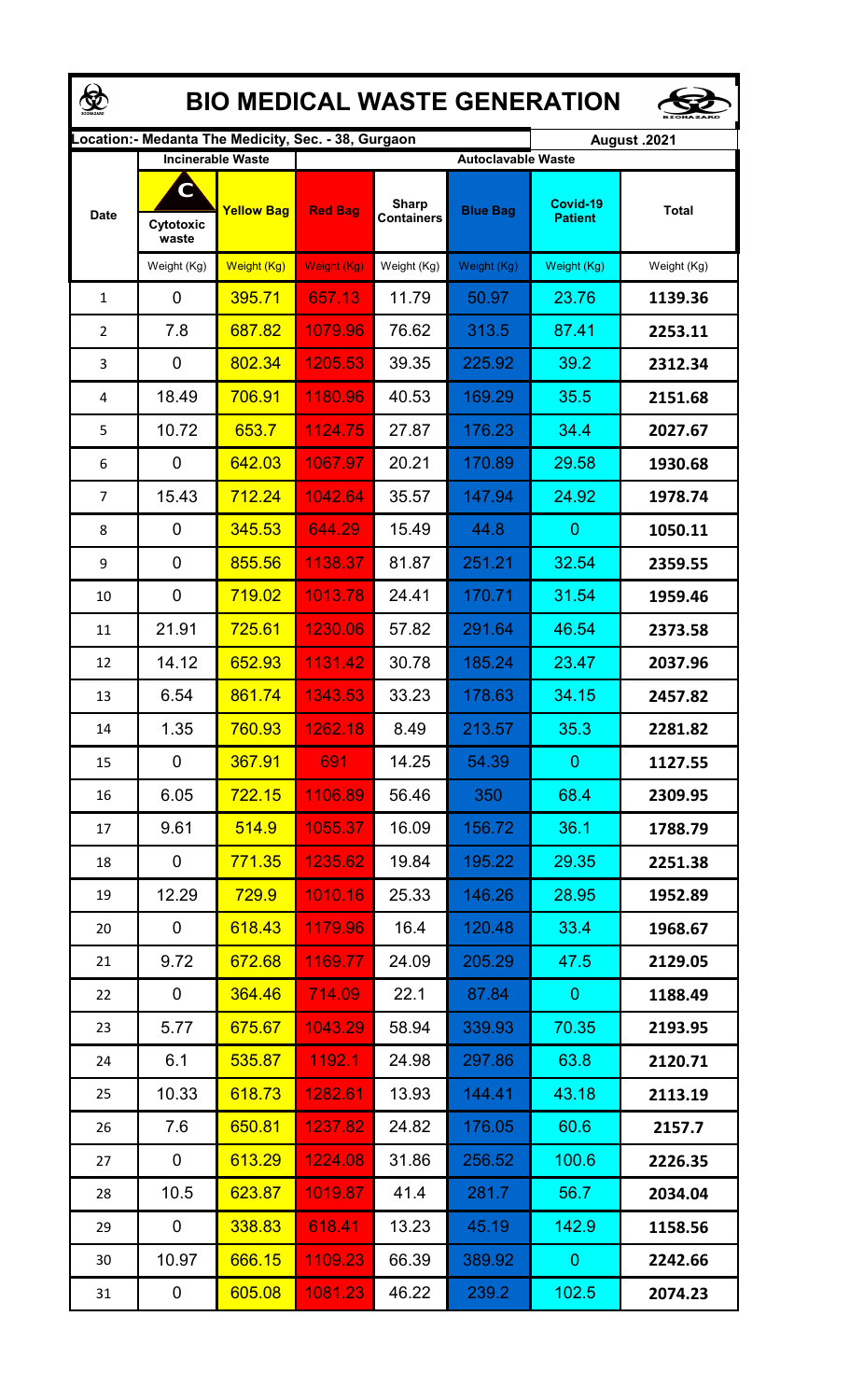| <b>TOTAL</b><br>61352.04 |  |  |  |  |  |  |  |  |  |
|--------------------------|--|--|--|--|--|--|--|--|--|
|--------------------------|--|--|--|--|--|--|--|--|--|